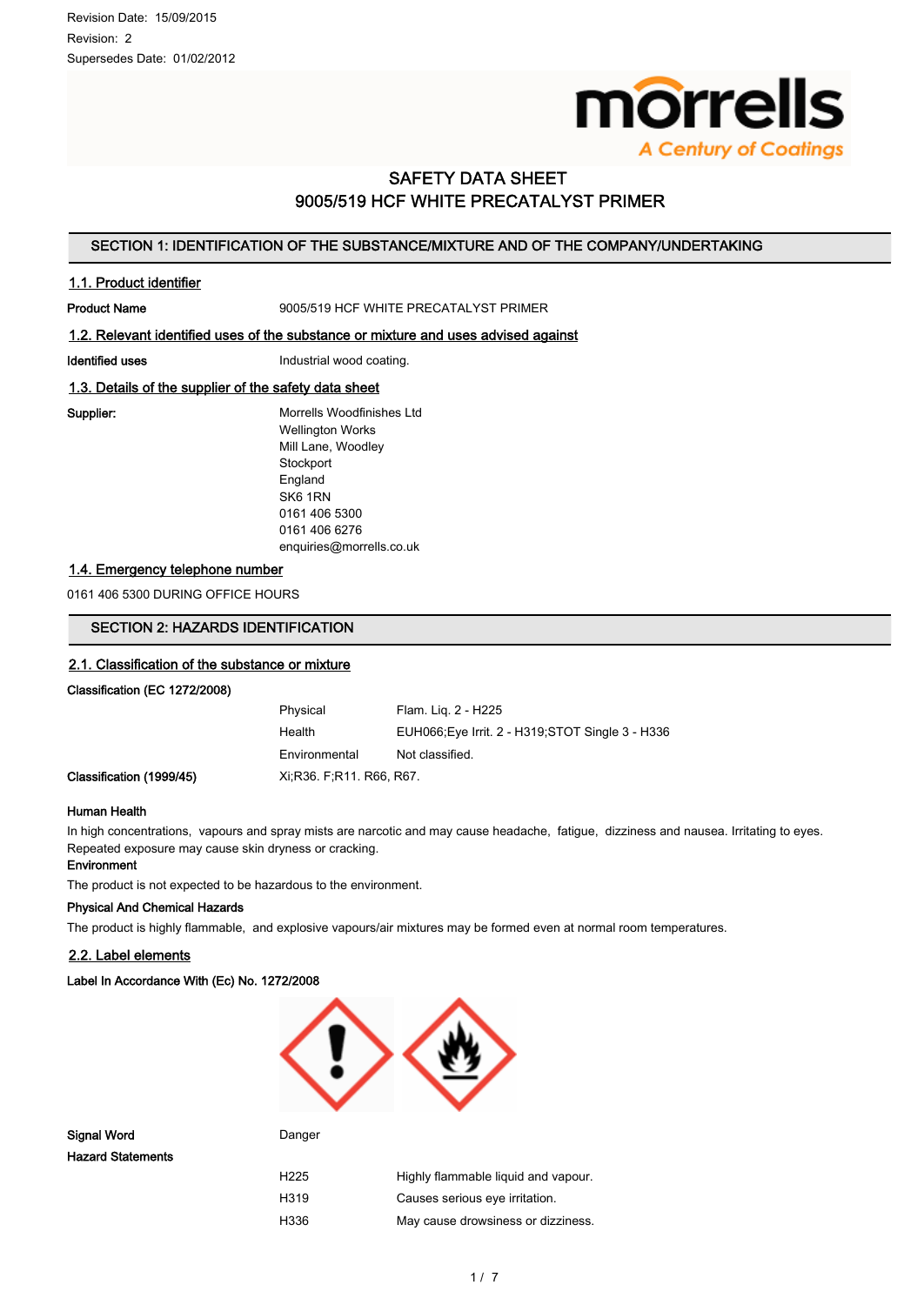| <b>Precautionary Statements</b>               |               |                                                                                                                                     |
|-----------------------------------------------|---------------|-------------------------------------------------------------------------------------------------------------------------------------|
|                                               | P210          | Keep away from heat/sparks/open flames/hot surfaces. - No smoking.                                                                  |
|                                               | P280          | Wear protective gloves/protective clothing/eye protection/face protection.                                                          |
|                                               | P305+351+338  | IF IN EYES: Rinse cautiously with water for several minutes. Remove contact lenses, if<br>present and easy to do. Continue rinsing. |
|                                               | P313          | Get medical advice/attention.                                                                                                       |
|                                               | P370+378      | In case of fire: Use  for extinction.                                                                                               |
| <b>Supplementary Precautionary Statements</b> |               |                                                                                                                                     |
|                                               | P233          | Keep container tightly closed.                                                                                                      |
|                                               | P240          | Ground/bond container and receiving equipment.                                                                                      |
|                                               | P241          | Use explosion-proof electrical/ventilating/lighting//equipment.                                                                     |
|                                               | P242          | Use only non-sparking tools.                                                                                                        |
|                                               | P243          | Take precautionary measures against static discharge.                                                                               |
|                                               | P261          | Avoid breathing dust/fume/gas/mist/vapours/spray.                                                                                   |
|                                               | P264          | Wash  thoroughly after handling.                                                                                                    |
|                                               | P271          | Use only outdoors or in a well-ventilated area.                                                                                     |
|                                               | P303+361+353  | IF ON SKIN (or hair): Remove/Take off immediately all contaminated clothing. Rinse skin<br>with water/shower.                       |
|                                               | P304+340      | IF INHALED: Remove victim to fresh air and keep at rest in a position comfortable for<br>breathing.                                 |
|                                               | P312          | Call a POISON CENTER or doctor/physician if you feel unwell.                                                                        |
|                                               | P337          | If eye irritation persists:                                                                                                         |
|                                               | P403+233      | Store in a well-ventilated place. Keep container tightly closed.                                                                    |
|                                               | P403+235      | Store in a well-ventilated place. Keep cool.                                                                                        |
|                                               | P405          | Store locked up.                                                                                                                    |
|                                               | P501          | Dispose of contents/container to                                                                                                    |
| Supplemental Label Information                |               |                                                                                                                                     |
|                                               | <b>EUH066</b> | Repeated exposure may cause skin dryness or cracking.                                                                               |

# 2.3. Other hazards

# SECTION 3: COMPOSITION/INFORMATION ON INGREDIENTS

# 3.2. Mixtures

| <b>ACETONE</b>                                                                                                |                   |                                                                        | 5-10%  |
|---------------------------------------------------------------------------------------------------------------|-------------------|------------------------------------------------------------------------|--------|
| CAS-No.: 67-64-1                                                                                              | EC No.: 200-662-2 |                                                                        |        |
| Classification (EC 1272/2008)<br>Flam. Liq. 2 - H225<br>EUH066<br>Eye Irrit. 2 - H319<br>STOT Single 3 - H336 |                   | Classification (67/548)<br>F;R11<br>Xi;R36<br><b>R66</b><br><b>R67</b> |        |
| <b>ETHANOL</b>                                                                                                |                   |                                                                        | 10-30% |
| CAS-No.: 64-17-5                                                                                              | EC No.: 200-578-6 |                                                                        |        |
| Classification (EC 1272/2008)<br>Flam. Liq. 2 - H225                                                          |                   | Classification (67/548)<br>F; R11                                      |        |
| <b>ISOBUTYL ACETATE</b>                                                                                       |                   |                                                                        | 10-30% |
| CAS-No.: 110-19-0                                                                                             | EC No.: 203-745-1 |                                                                        |        |
| Classification (EC 1272/2008)<br>Flam. Liq. 2 - H225<br><b>EUH066</b>                                         |                   | Classification (67/548)<br>F:R11<br><b>R66</b>                         |        |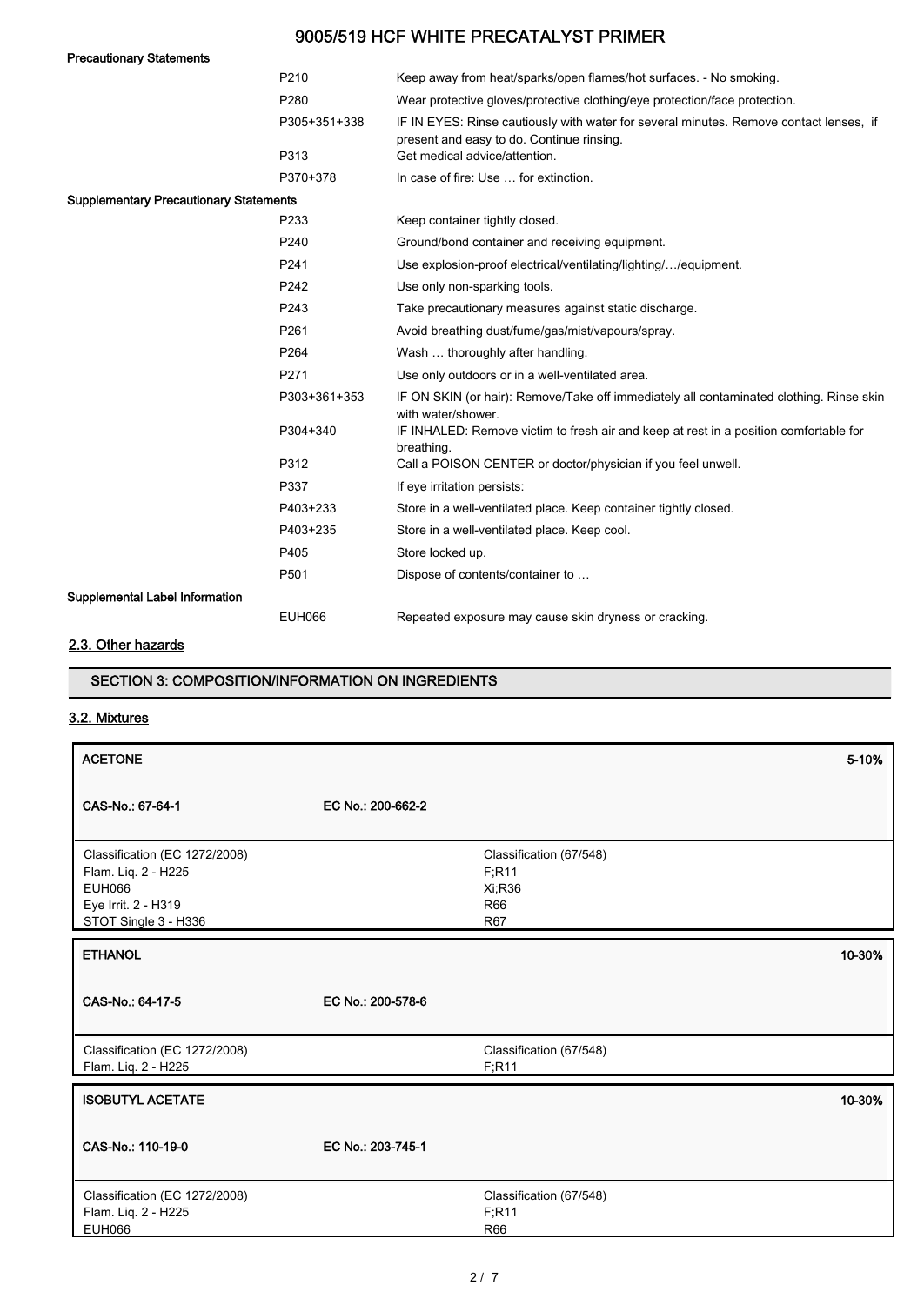| <b>METHANOL</b>                                                                                                                                                                                                 |                   |                                                                   | $< 1\%$ |
|-----------------------------------------------------------------------------------------------------------------------------------------------------------------------------------------------------------------|-------------------|-------------------------------------------------------------------|---------|
| CAS-No.: 67-56-1                                                                                                                                                                                                | EC No.: 200-659-6 |                                                                   |         |
| Classification (EC 1272/2008)<br>Flam. Liq. 2 - H225<br>Acute Tox. 3 - H301<br>Acute Tox. 3 - H311<br>Acute Tox. 3 - H331<br>STOT Single 1 - H370                                                               |                   | Classification (67/548)<br>F; R11<br>T;R23/24/25,R39/23/24/25     |         |
| PROPAN-1-OL                                                                                                                                                                                                     |                   |                                                                   | 5-10%   |
| CAS-No.: 71-23-8                                                                                                                                                                                                | EC No.: 200-746-9 |                                                                   |         |
| Classification (EC 1272/2008)<br>Flam. Liq. 2 - H225<br>Eye Dam. 1 - H318<br>STOT Single 3 - H336                                                                                                               |                   | Classification (67/548)<br>F; R11<br><b>Xi,R41</b><br>R67         |         |
| <b>XYLENE</b>                                                                                                                                                                                                   |                   |                                                                   | 5-10%   |
| CAS-No.: 1330-20-7                                                                                                                                                                                              | EC No.: 215-535-7 |                                                                   |         |
| Classification (EC 1272/2008)<br>Flam. Liq. 3 - H226<br>Acute Tox. 4 - H312<br>Acute Tox. 4 - H332<br>Skin Irrit. 2 - H315<br>The Full Text for all R-Phrases and Hazard Statements are Displayed in Section 16 |                   | Classification (67/548)<br>R <sub>10</sub><br>Xn;R20/21<br>Xi;R38 |         |

#### Composition Comments

The data shown are in accordance with the latest EC Directives.

#### SECTION 4: FIRST AID MEASURES

### 4.1. Description of first aid measures

#### General Information

General first aid, rest, warmth and fresh air. Do not give victim anything to drink if they are unconscious. Get medical attention if any discomfort continues.

### Inhalation.

Place unconscious person on the side in the recovery position and ensure breathing If respiratory problems, artificial respiration/oxygen. Get medical attention if any discomfort continues.

### Ingestion

Immediately rinse mouth and drink plenty of water or milk. Keep person under observation. Do not induce vomiting. If vomiting occurs, keep head low. Transport immediately to hospital and bring along these instructions.

#### Skin Contact

Immediately remove contaminated clothing. Wash off promptly and flush contaminated skin with water. Promptly remove clothing if soaked through and flush skin with water.

#### Eye Contact

Make sure to remove any contact lenses from the eyes before rinsing. Promptly wash eyes with plenty of water while lifting the eye lids. Get medical attention promptly if symptoms occur after washing.

# 4.2. Most important symptoms and effects, both acute and delayed

#### 4.3. Indication of any immediate medical attention and special treatment needed

### SECTION 5: FIREFIGHTING MEASURES

# 5.1. Extinguishing media

#### Extinguishing Media

Use: Alcohol resistant foam. Carbon dioxide (CO2). Dry chemicals, sand, dolomite etc. DO NOT use water if avoidable.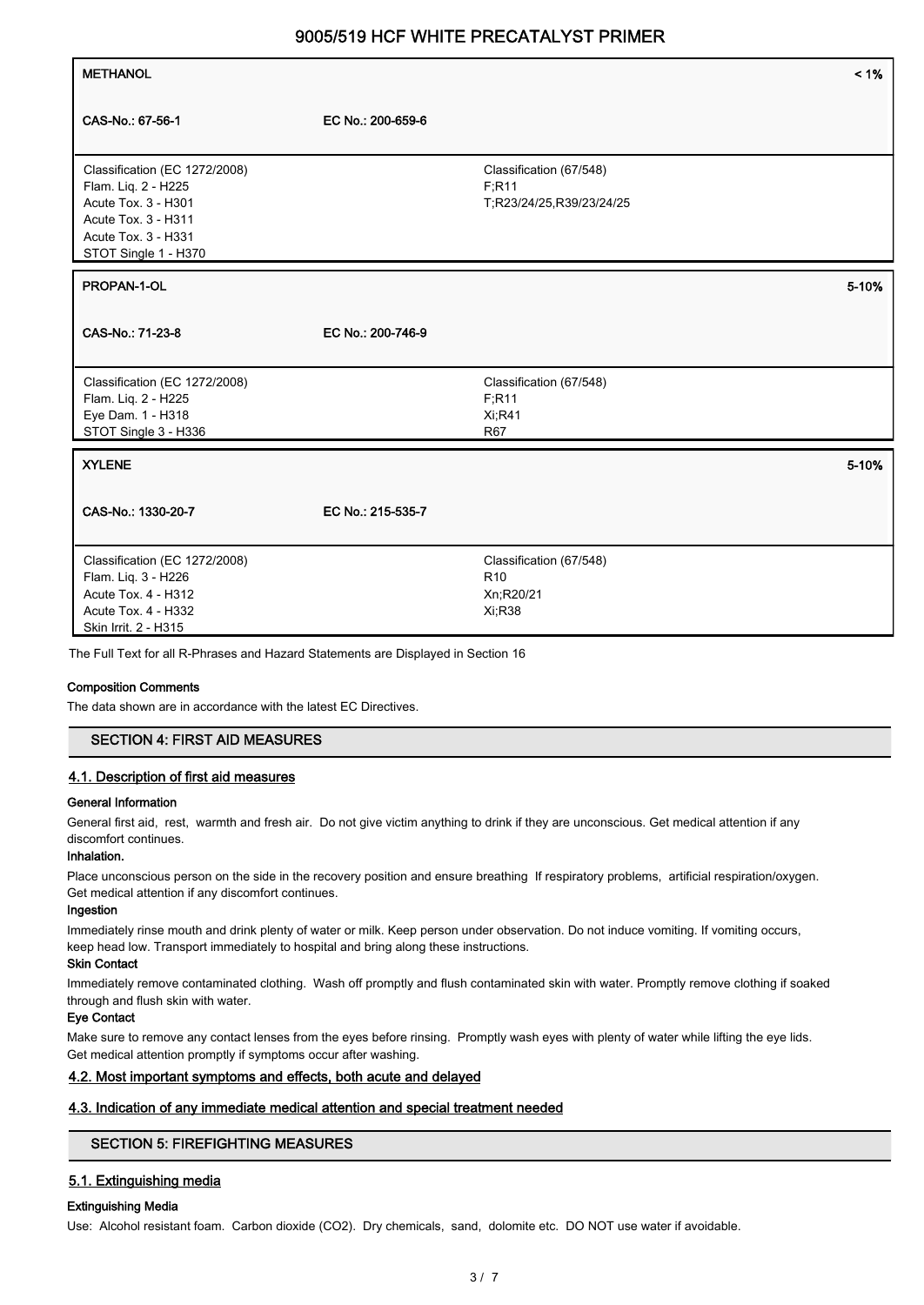# 5.2. Special hazards arising from the substance or mixture

#### Unusual Fire & Explosion Hazards

Fire causes formation of toxic gases.

#### Specific Hazards

The product is flammable, and heating may generate vapours which may form explosive vapour/air mixtures.

#### 5.3. Advice for firefighters

#### Special Fire Fighting Procedures

Keep run-off water out of sewers and water sources. Dike for water control.

#### Protective Measures In Fire

Self contained breathing apparatus and full protective clothing must be worn in case of fire.

#### SECTION 6: ACCIDENTAL RELEASE MEASURES

#### 6.1. Personal precautions, protective equipment and emergency procedures

Wear protective clothing as described in Section 8 of this safety data sheet.

#### 6.2. Environmental precautions

Do not discharge onto the ground or into water courses. Spillages or uncontrolled discharges into watercourses must be IMMEDIATELY alerted to the Environmental Agency or other appropriate regulatory body. Ensure that waste and contaminated materials are collected and removed from the work area as soon as possible in a suitably labelled container.

#### 6.3. Methods and material for containment and cleaning up

Keep combustibles away from spilled material. Absorb in vermiculite, dry sand or earth and place into containers. Wash contaminated area with water. Wash thoroughly after dealing with a spillage.

#### 6.4. Reference to other sections

# SECTION 7: HANDLING AND STORAGE

### 7.1. Precautions for safe handling

Avoid spilling, skin and eye contact. Do not use contact lenses. Keep away from heat, sparks and open flame. Static electricity and formation of sparks must be prevented. Use explosion proof electric equipment. Eye wash facilities and emergency shower must be available when handling this product. During application and drying, solvent vapours will be emitted.

#### 7.2. Conditions for safe storage, including any incompatibilities

Store in tightly closed original container in a dry, cool and well-ventilated place. Keep in original container.

#### Storage Class

Flammable liquid storage.

#### 7.3. Specific end use(s)

# SECTION 8: EXPOSURE CONTROLS/PERSONAL PROTECTION

#### 8.1. Control parameters

| Name                     | <b>STD</b> |                | TWA - 8 Hrs      |                | STEL - 15 Min    | <b>Notes</b> |
|--------------------------|------------|----------------|------------------|----------------|------------------|--------------|
| <b>IACETONE</b>          | <b>WEL</b> | 500 ppm        | 1210 mg/m3       | 1500 ppm       | 3620 mg/m3       |              |
| <b>IETHANOL</b>          | <b>WEL</b> | 1000 ppm       | 1920 mg/m3       |                |                  |              |
| <b>IISOBUTYL ACETATE</b> | <b>WEL</b> | 150 ppm        | 724 mg/m3        | 187 ppm        | 903 mg/m3        |              |
| <b>IMETHANOL</b>         | <b>WEL</b> | 200 ppm        | 266 mg/m3        | 250 ppm        | 333 mg/m3        |              |
| <b>IPROPAN-1-OL</b>      | WEL        | 200<br>ppm(Sk) | 500<br>mg/m3(Sk) | 250<br>ppm(Sk) | 625<br>mg/m3(Sk) |              |
| IXYLENE                  | <b>WEL</b> | 50 ppm(Sk)     | 220<br>mq/m3(Sk) | 100<br>ppm(Sk) | 441<br>mg/m3(Sk) |              |

WEL = Workplace Exposure Limit.

#### Ingredient Comments

OES = Occupational Exposure Standard. MEL = Maximum Exposure Limit.

#### 8.2. Exposure controls

#### Protective Equipment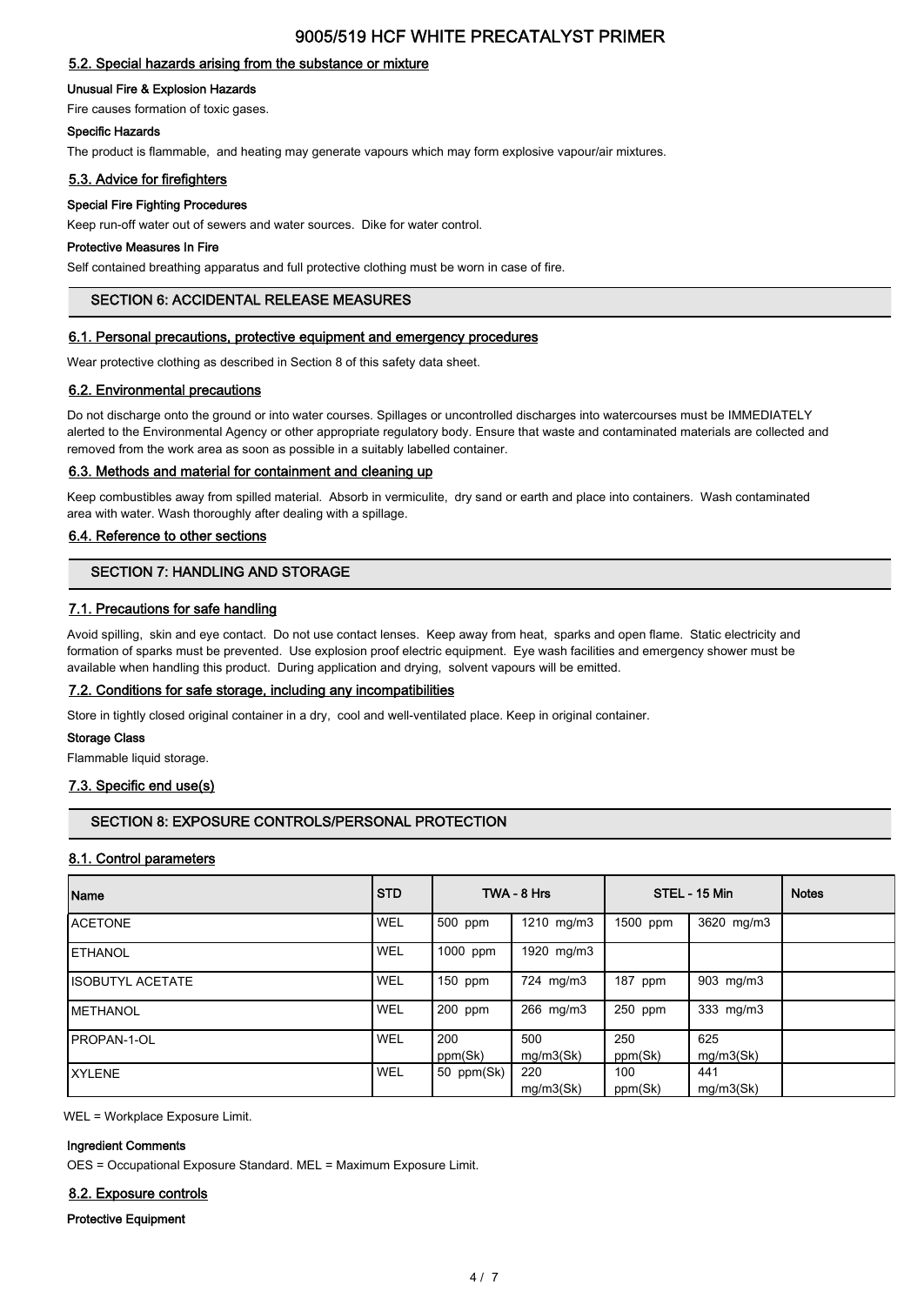

#### Process Conditions

Provide eyewash station.

#### Engineering Measures

Provide adequate ventilation, including appropriate local extraction, to ensure that the defined occupational exposure limit is not exceeded.

# Hand Protection

Protective gloves and goggles must be used if there is a risk of direct contact or splash.

### Eye Protection

Contact lenses should not be worn when working with this chemical! Wear approved safety goggles.

#### Other Protection

Use engineering controls to reduce air contamination to permissible exposure level. Wear appropriate clothing to prevent any possibility of liquid contact and repeated or prolonged vapour contact. Provide eyewash station and safety shower.

#### Hygiene Measures

Wash promptly if skin becomes contaminated. Promptly remove non-impervious clothing that becomes contaminated. When using do not eat, drink or smoke.

### SECTION 9: PHYSICAL AND CHEMICAL PROPERTIES

#### 9.1. Information on basic physical and chemical properties

| Appearance                                  | Liguid            |
|---------------------------------------------|-------------------|
| Colour                                      | White / off-white |
| Initial Boiling Point and Boiling<br>Range: | 90                |
| Flash Point (°C)                            | 8                 |
| 9.2. Other information                      |                   |

# Volatile Organic Compound (VOC) 587 g/litre

### SECTION 10: STABILITY AND REACTIVITY

### 10.1. Reactivity

### 10.2. Chemical stability

No particular stability concerns.

#### 10.3. Possibility of hazardous reactions

#### 10.4. Conditions to avoid

Avoid heat, flames and other sources of ignition.

#### 10.5. Incompatible materials

# 10.6. Hazardous decomposition products

Thermal decomposition or combustion may liberate carbon oxides and other toxic gases or vapours.

#### SECTION 11: TOXICOLOGICAL INFORMATION

#### 11.1. Information on toxicological effects

#### Inhalation

In high concentrations, vapours may irritate throat and respiratory system and cause coughing. Vapours have a narcotic effect and may cause headache, fatigue, dizziness and nausea.

# Ingestion.

Gastrointestinal symptoms, including upset stomach.

# Skin Contact

Repeated exposure may cause skin dryness or cracking.

### Eye Contact

Irritating and may cause redness and pain.

# SECTION 12: ECOLOGICAL INFORMATION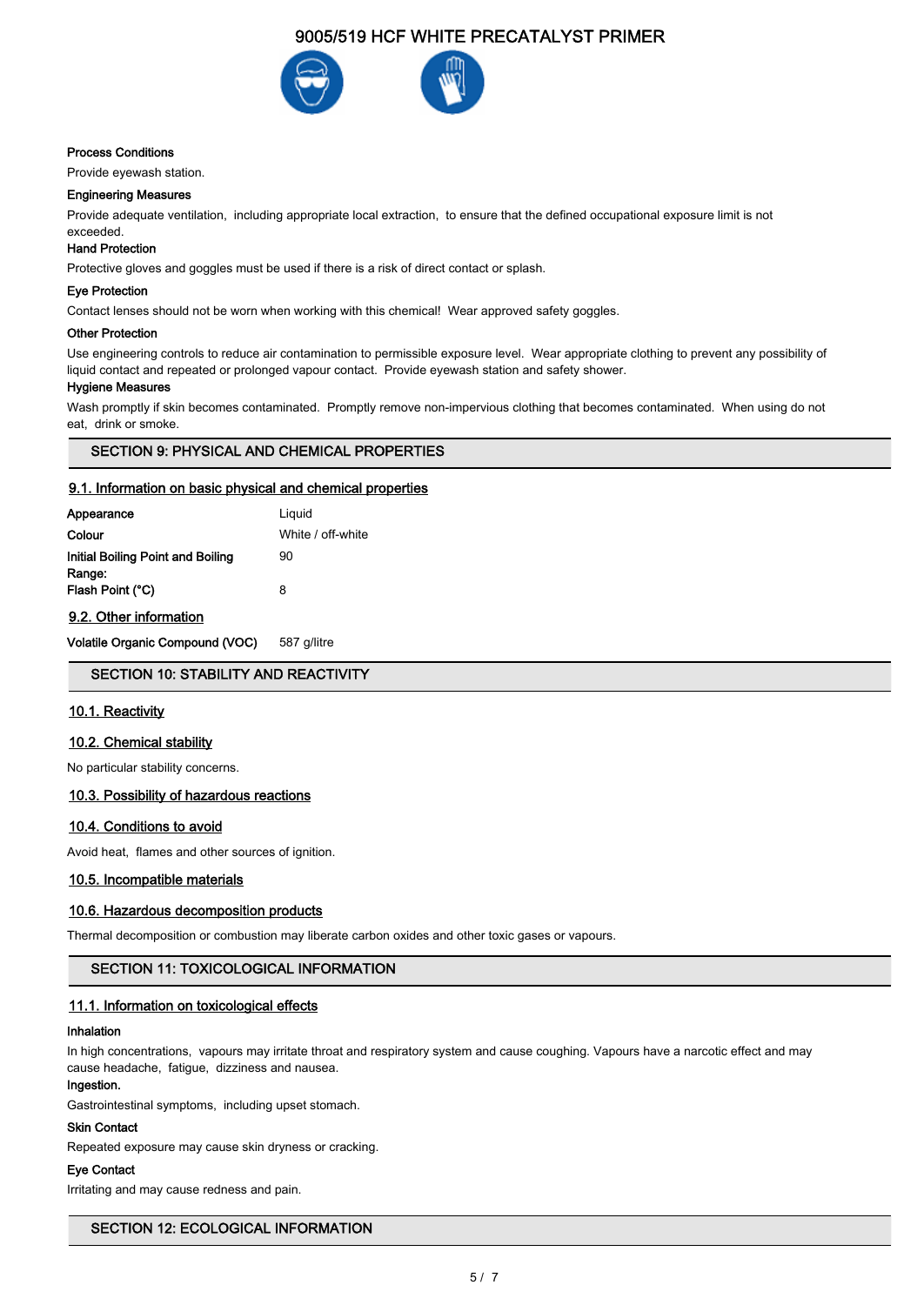# Ecotoxicity:

The product is not expected to be hazardous to the environment.

# 12.1. Toxicity

12.2. Persistence and degradability

# 12.3. Bioaccumulative potential

# 12.4. Mobility in soil

# 12.5. Results of PBT and vPvB assessment

# 12.6. Other adverse effects

# SECTION 13: DISPOSAL CONSIDERATIONS

#### General Information

Waste to be treated as controlled waste. Disposal to licensed waste disposal site in accordance with local Waste Disposal Authority.

# 13.1. Waste treatment methods

Absorb in vermiculite or dry sand and dispose of at a licenced hazardous waste collection point. Make sure containers are empty before discarding (explosion risk).

# SECTION 14: TRANSPORT INFORMATION

# 14.1. UN number

UN No. (ADR/RID/ADN) 1263

14.2 UN Proper Shipping Name

PAINT OR PAINT RELATED MATERIAL

| 14.3 Transport hazard class(es) |                             |
|---------------------------------|-----------------------------|
| <b>ADR/RID/ADN Class</b>        | 3                           |
| <b>ADR/RID/ADN Class</b>        | Class 3: Flammable liquids. |
| ADR Label No.                   | З                           |
| <b>Transport Labels</b>         |                             |



# 14.4. Packing group

ADR/RID/ADN Packing group II

14.5. Environmental hazards

Environmentally Hazardous Substance/Marine Pollutant No.

| 14.6. Special precautions for user |  |  |
|------------------------------------|--|--|
|                                    |  |  |

| EMS                          | F-E. S-D |
|------------------------------|----------|
| <b>Emergency Action Code</b> | 3YE      |
| Hazard No. (ADR)             | 33       |
| Tunnel Restriction Code      | (D/E)    |
|                              |          |

# 14.7. Transport in bulk according to Annex II of MARPOL73/78 and the IBC Code

SECTION 15: REGULATORY INFORMATION

# 15.1. Safety, health and environmental regulations/legislation specific for the substance or mixture

#### Uk Regulatory References

Health and Safety at Work Act 1974. The Control of Substances Hazardous to Health Regulations 2002 (S.I 2002 No. 2677) with amendments.